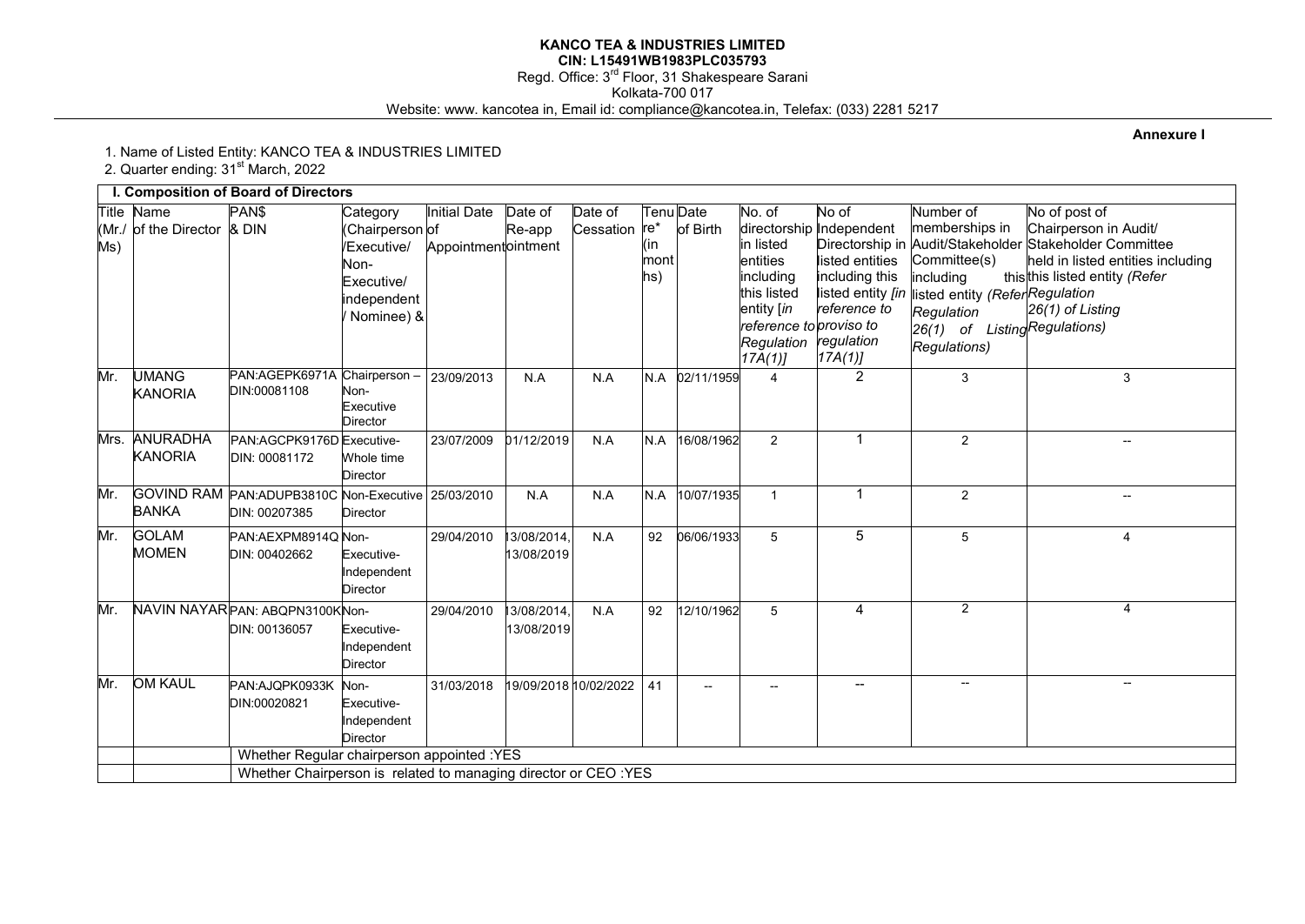Regd. Office: 3<sup>rd</sup> Floor, 31 Shakespeare Sarani

Kolkata-700 017

Website: www. kancotea in, Email id: compliance@kancotea.in, Telefax: (033) 2281 5217

|  | \$PAN of any director would not be displayed on the website of Stock Exchange                                                                                         |
|--|-----------------------------------------------------------------------------------------------------------------------------------------------------------------------|
|  | &Category of directors means executive/non-executive/independent/Nominee. If a director fits into more than one category write all categories separating them         |
|  | with hyphen                                                                                                                                                           |
|  | * to be filled only for Independent Director. Tenure would mean total period from which Independent director is serving on Board of directors of the listed entity in |
|  | continuity without any cooling off period.                                                                                                                            |

| <b>II. Composition of Committees</b>                                                                                                                                      |  |                        |                |             |                     |                                                     |                                       |                                       |                                         |                                     |         |
|---------------------------------------------------------------------------------------------------------------------------------------------------------------------------|--|------------------------|----------------|-------------|---------------------|-----------------------------------------------------|---------------------------------------|---------------------------------------|-----------------------------------------|-------------------------------------|---------|
| Name of Committee                                                                                                                                                         |  |                        |                | Whether     | Name                | οf                                                  |                                       | <b>Committee</b> Category             |                                         | Date of                             | Date of |
| Regular                                                                                                                                                                   |  |                        |                |             | members             |                                                     | (Chairperson/Executive/               |                                       | Appointment                             | Cessation                           |         |
|                                                                                                                                                                           |  |                        |                |             | chairperson         |                                                     |                                       | Non-Executive                         |                                         |                                     |         |
|                                                                                                                                                                           |  |                        |                | appointed   |                     |                                                     |                                       | /independent/Nominee) \$              |                                         |                                     |         |
| 1. Audit Committee                                                                                                                                                        |  |                        |                | Yes         | I. Mr. Navin Nayar  |                                                     | Chairperson-Independent-Non Executive |                                       | 09/05/2014                              |                                     |         |
|                                                                                                                                                                           |  |                        |                |             |                     | 2. Mr. Golam Momen                                  |                                       | Independent-Non-Executive             |                                         | 09/05/2014                          |         |
|                                                                                                                                                                           |  |                        |                |             |                     |                                                     |                                       | 3. Mr. Govind Ram Banka Non-Executive |                                         | 09/05/2014                          |         |
| 2. Nomination & Remuneration Committee                                                                                                                                    |  |                        |                | Yes         |                     | 1.Mr. Golam Momen                                   |                                       |                                       | Chairperson-Independent-Non Executive   | 14/02/2011                          |         |
|                                                                                                                                                                           |  |                        |                |             |                     | 2.Mr. Govind Ram Banka                              |                                       | Non-Executive                         |                                         | 14/02/2011                          |         |
|                                                                                                                                                                           |  |                        |                |             |                     | 3.Mr. Navin Nayar                                   |                                       | Independent-Non-Executive             |                                         | 14/02/2011                          |         |
| 3. Risk Management Committee (if applicable)                                                                                                                              |  |                        |                |             |                     |                                                     |                                       | <b>NOT APPLICABLE</b>                 |                                         |                                     |         |
| 4. Stakeholders Relationship Committee'                                                                                                                                   |  |                        |                | Yes         | 1.Mr. Umang Kanoria |                                                     |                                       | Chairperson -Non- Executive Director  |                                         | 09/05/2014                          |         |
|                                                                                                                                                                           |  |                        |                |             |                     | Mrs. Anuradha Kanoria Executive-Whole time Director |                                       | 09/05/2014                            |                                         |                                     |         |
|                                                                                                                                                                           |  |                        |                |             |                     |                                                     |                                       | 3.Mr. Govind Ram Banka Non-Executive  |                                         | 09/05/2014                          |         |
|                                                                                                                                                                           |  |                        |                |             |                     | 4.Mr. Navin Nayar                                   |                                       | Independent-Non-Executive             |                                         | 11/02/2019                          |         |
| &Category of directors means executive/non-executive/independent/Nominee. If a director fits into more than one category write all categories separating them with hyphen |  |                        |                |             |                     |                                                     |                                       |                                       |                                         |                                     |         |
| III. Meeting of Board of Directors                                                                                                                                        |  |                        |                |             |                     |                                                     |                                       |                                       |                                         |                                     |         |
| Date(s) of Meeting (if any) in the previous                                                                                                                               |  | Date(s) of Meeting (if |                | Whether     |                     | Number of                                           |                                       | Number of                             | Maximum gap between any                 |                                     |         |
| qu/arter                                                                                                                                                                  |  | any) in the relevant   | requirement of |             |                     | Directors present*                                  |                                       | independent                           |                                         | two consecutive (in number of days) |         |
|                                                                                                                                                                           |  | auarter                |                | Quorum met* |                     |                                                     |                                       | directors present*                    |                                         |                                     |         |
| 13/11/2021                                                                                                                                                                |  | 14/02/2022             |                | Yes         |                     | 5                                                   |                                       | 2                                     | 92days                                  |                                     |         |
| to be filled in only for the current quarter meetings                                                                                                                     |  |                        |                |             |                     |                                                     |                                       |                                       |                                         |                                     |         |
| <b>IV. Meetings of Committees</b>                                                                                                                                         |  |                        |                |             |                     |                                                     |                                       |                                       |                                         |                                     |         |
| Date(s) of meeting of the committee in<br>Whether requirement<br>Number of                                                                                                |  |                        | Number of      |             |                     | Date(s) of meeting of the                           | Maximum gap between any two           |                                       |                                         |                                     |         |
| of Quorum met<br>the relevant quarter                                                                                                                                     |  | <b>Directors</b>       |                |             | independent         |                                                     | committee in the previous             |                                       | consecutive meetings in number of days* |                                     |         |
| (details)*                                                                                                                                                                |  |                        | present*       |             |                     | directors present*<br>quarter                       |                                       |                                       |                                         |                                     |         |
| 14/02/2022<br>Yes                                                                                                                                                         |  |                        |                |             | 13/11/2021          |                                                     | 92days                                |                                       |                                         |                                     |         |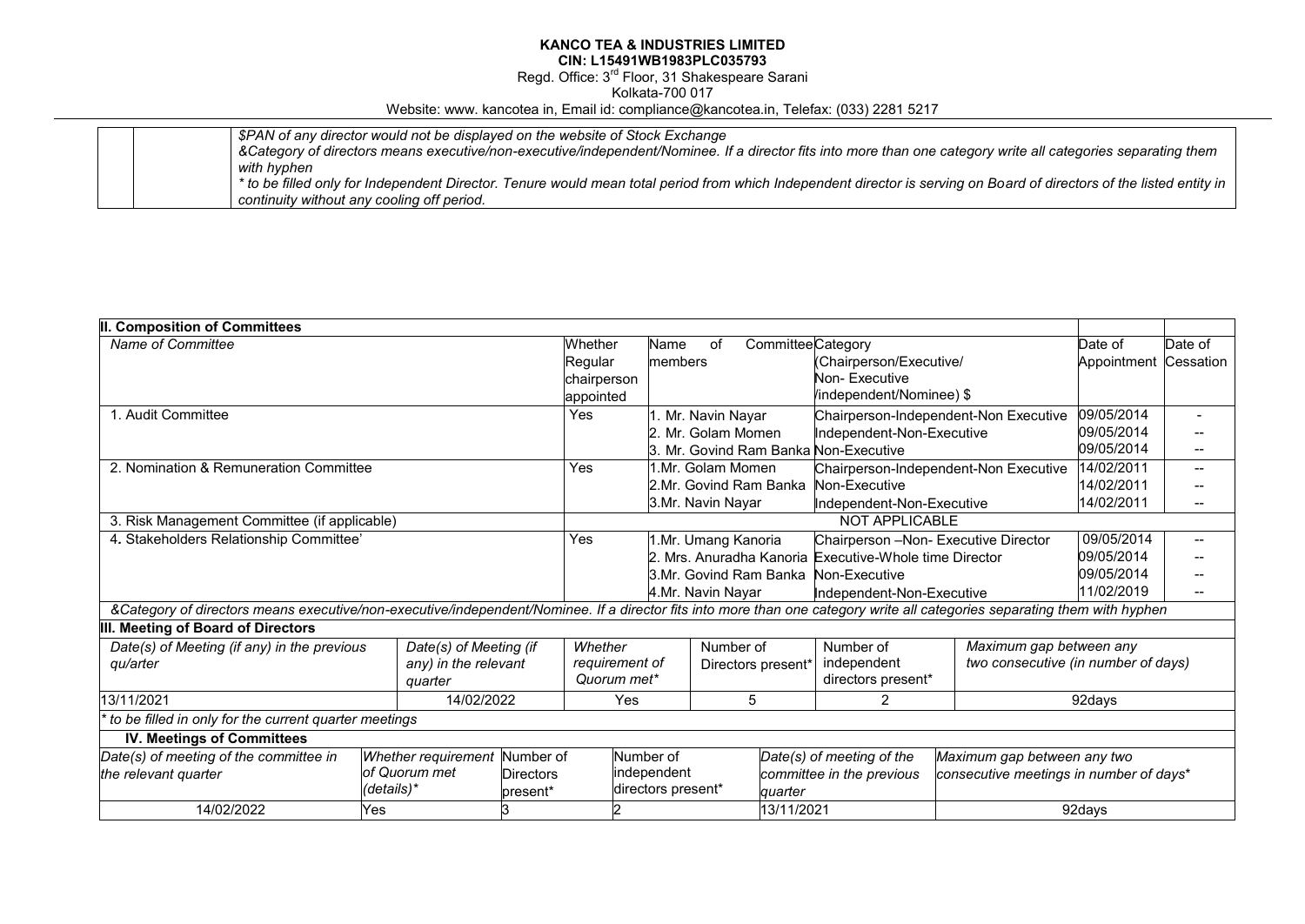Regd. Office: 3<sup>rd</sup> Floor, 31 Shakespeare Sarani

Kolkata-700 017

Website: www. kancotea in, Email id: compliance@kancotea.in, Telefax: (033) 2281 5217

| This information has to be mandatorily be given for audit committee, for rest of the committees giving this information is optional                                                                                                                                                                                                            |                                                |  |  |  |  |  |
|------------------------------------------------------------------------------------------------------------------------------------------------------------------------------------------------------------------------------------------------------------------------------------------------------------------------------------------------|------------------------------------------------|--|--|--|--|--|
| *to be filled in only for the current quarter meetings<br><b>V. Related Party Transactions</b>                                                                                                                                                                                                                                                 |                                                |  |  |  |  |  |
| <b>Subject</b>                                                                                                                                                                                                                                                                                                                                 | Compliance status (Yes/No/NA) refer note below |  |  |  |  |  |
| Whether prior approval of audit committee obtained                                                                                                                                                                                                                                                                                             | Yes                                            |  |  |  |  |  |
| Whether shareholder approval obtained for material RPT                                                                                                                                                                                                                                                                                         | N.A(No such transaction)                       |  |  |  |  |  |
| Whether details of RPT entered into pursuant to omnibus approval have been reviewed by the Audit Committee                                                                                                                                                                                                                                     | N.A                                            |  |  |  |  |  |
| Note:                                                                                                                                                                                                                                                                                                                                          |                                                |  |  |  |  |  |
| $\mathcal I$<br>In the column "Compliance Status", compliance or non-compliance may be indicated by Yes/No/N.A For example, if the Board has been composed in accordance with the                                                                                                                                                              |                                                |  |  |  |  |  |
| requirements of Listing Regulations, "Yes" may be indicated. Similarly, in case the Listed Entity has no related party transactions, the words "N.A." may be indicated.                                                                                                                                                                        |                                                |  |  |  |  |  |
| If status is "No" details of non-compliance may be given here.                                                                                                                                                                                                                                                                                 |                                                |  |  |  |  |  |
| <b>VI. Affirmations</b>                                                                                                                                                                                                                                                                                                                        |                                                |  |  |  |  |  |
| 1. The composition of Board of Directors is in terms of SEBI (Listing Obligations and Disclosure requirements) Regulations, 2015-Yes. Mr. Kaul resigned from the Board on<br>10.02.2022. The vacancy create due to his resignation shall be filled in within the stipulated time.                                                              |                                                |  |  |  |  |  |
| 2.<br>The composition of the following committees is in terms of SEBI (Listing Obligations and Disclosure Requirements)                                                                                                                                                                                                                        |                                                |  |  |  |  |  |
| Regulations, 2015                                                                                                                                                                                                                                                                                                                              |                                                |  |  |  |  |  |
| a. Audit Committee - Yes                                                                                                                                                                                                                                                                                                                       |                                                |  |  |  |  |  |
| b. Nomination & Remuneration Committee - Yes                                                                                                                                                                                                                                                                                                   |                                                |  |  |  |  |  |
| c. Stakeholders Relationship Committee - Yes                                                                                                                                                                                                                                                                                                   |                                                |  |  |  |  |  |
| d. Risk management committee (applicable to the top 100 listed entities) -N.A                                                                                                                                                                                                                                                                  |                                                |  |  |  |  |  |
| The committee members have been made aware of their powers, role and responsibilities as specified in SEBI (Listing obligations and disclosure requirements) Regulations,<br>3.<br>2015. - Yes                                                                                                                                                 |                                                |  |  |  |  |  |
| 4. The meetings of the board of directors and the above committees have been conducted in the manner as specified in SEBI (Listing Obligations and Disclosure Requirements)<br>Regulations, 2015. - Yes                                                                                                                                        |                                                |  |  |  |  |  |
| This report and/or the report submitted in the previous quarter has been placed before Board of Directors. -Yes<br>5.                                                                                                                                                                                                                          |                                                |  |  |  |  |  |
| Any comments/observations/advice of the board of directors may be mentioned here.-None                                                                                                                                                                                                                                                         |                                                |  |  |  |  |  |
| For Kanco Tea & Industries Limited                                                                                                                                                                                                                                                                                                             |                                                |  |  |  |  |  |
|                                                                                                                                                                                                                                                                                                                                                |                                                |  |  |  |  |  |
|                                                                                                                                                                                                                                                                                                                                                |                                                |  |  |  |  |  |
| Charulata Kabra                                                                                                                                                                                                                                                                                                                                |                                                |  |  |  |  |  |
| Company Secretary & Compliance Officer                                                                                                                                                                                                                                                                                                         |                                                |  |  |  |  |  |
| Date: 20.04.2022                                                                                                                                                                                                                                                                                                                               |                                                |  |  |  |  |  |
| Place: Kolkata                                                                                                                                                                                                                                                                                                                                 |                                                |  |  |  |  |  |
| Note: Information at Table I and II above need to be necessarily given in 1 <sup>st</sup> quarter of each financial year. However if there is no change of information in subsequent quarter(s) of that<br>financial year, this information may not be given by Listed entity and instead a statement "same as previous quarter" may be given. |                                                |  |  |  |  |  |
|                                                                                                                                                                                                                                                                                                                                                |                                                |  |  |  |  |  |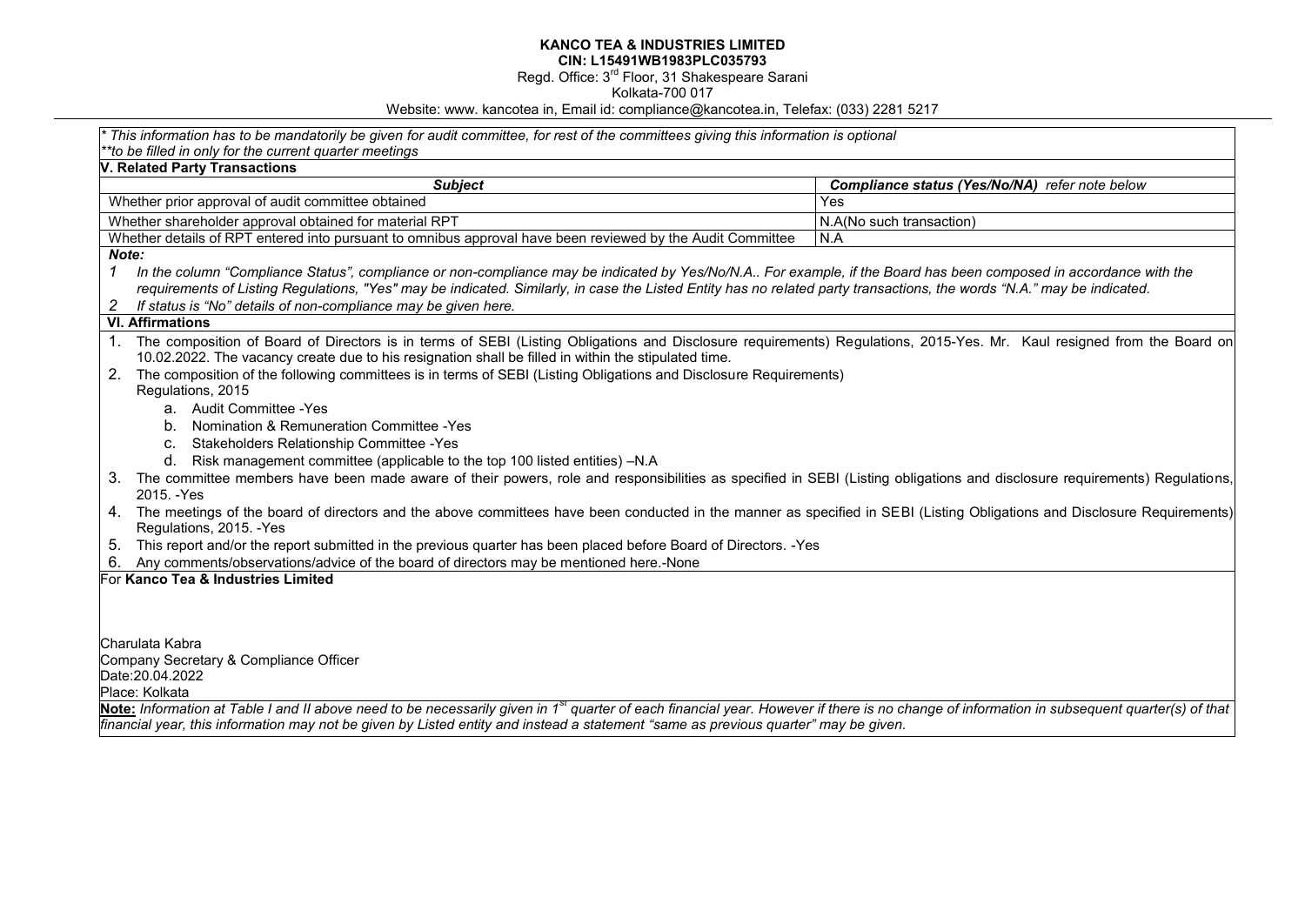# **KANCO TEA & INDUSTRIES LIMITED**

**CIN: L15491WB1983PLC035793**  Regd. Office: 3<sup>rd</sup> Floor, 31 Shakespeare Sarani

Kolkata-700 017

Website: www. kancotea in, Email id: compliance@kancotea.in, Telefax: (033) 2281 5217

|                                                                 |                          |                                         | Annexure II                   |
|-----------------------------------------------------------------|--------------------------|-----------------------------------------|-------------------------------|
| I. Disclosure on website in terms of Listing Regulations        |                          |                                         |                               |
| <b>Item</b>                                                     | <b>Compliance status</b> |                                         |                               |
|                                                                 |                          | (Yes/No/NA) <sup>refer</sup> note below |                               |
| a) Details of business                                          |                          | Yes                                     |                               |
| b)Terms and conditions of appointment of independent            |                          | Yes                                     |                               |
|                                                                 |                          |                                         |                               |
| directors                                                       |                          |                                         |                               |
| c)Composition of various committees of board of directors       |                          | Yes                                     |                               |
| d)Code of conduct of board of directors and senior              |                          | Yes                                     |                               |
| management personnel                                            |                          |                                         |                               |
| e)Details of establishment of vigil mechanism/ Whistle          |                          | Yes                                     |                               |
| <b>Blower policy</b>                                            |                          |                                         |                               |
| f)Criteria of making payments to non-executive directors        |                          | Yes                                     |                               |
| g)Policy on dealing with related party transactions             |                          | Yes                                     |                               |
| h)Policy for determining 'material' subsidiaries                |                          | Yes                                     |                               |
| i) Details of familiarization programmes imparted to            |                          | Yes                                     |                               |
| independent directors                                           |                          |                                         |                               |
| j)Contact information of the designated officials of the listed |                          | Yes                                     |                               |
| entity who are responsible for assisting and handling           |                          |                                         |                               |
| investor grievances                                             |                          |                                         |                               |
| k) email address for grievance Redressal and other relevant     |                          | Yes                                     |                               |
| details                                                         |                          |                                         |                               |
| I) Financial results                                            |                          | Yes                                     |                               |
| m)Shareholding pattern                                          |                          | Yes                                     |                               |
| n)Details of agreements entered into with the media             |                          | N.A                                     |                               |
| companies and/or their associates                               |                          |                                         |                               |
| o) Schedule of analyst or institutional investor meet and       |                          | Yes                                     |                               |
|                                                                 |                          |                                         |                               |
| presentations made by the listed entity to analysts or          |                          |                                         |                               |
| institutional investors simultaneously with submission to       |                          |                                         |                               |
| stock exchange.                                                 |                          |                                         |                               |
| p) New name and the old name of the listed entity               |                          | Yes                                     |                               |
| q)Advertisements as per Regulation 47(1)                        |                          | Yes                                     |                               |
| r)Credit rating or revision in credit rating obtained by the    |                          | Yes                                     |                               |
| entity for all its outstanding instruments                      |                          |                                         |                               |
| s)Separate audited financial statements of each subsidiary      | Yes                      |                                         |                               |
| of the listed entity in respect of a relevant financial year    |                          |                                         |                               |
| As per other regulations of the LODR                            |                          |                                         |                               |
| a) Whether company has provided information under               |                          | Yes                                     |                               |
| separate section on its website as per Regulation 46(2)         |                          |                                         |                               |
| b) Materiality Policy as per Regulation 30                      |                          | Yes                                     |                               |
| c) Dividend Distribution Policy as per Regulation 43A(as        |                          | N.A                                     |                               |
| applicable)                                                     |                          |                                         |                               |
| <b>Il Annual Affirmations</b>                                   |                          |                                         |                               |
| <b>Particulars</b>                                              | <b>Regulation</b>        | Compliance status                       |                               |
|                                                                 | <b>Number</b>            |                                         |                               |
|                                                                 |                          | (Yes/No/NA) <sup>refer</sup>            |                               |
|                                                                 |                          | note below                              |                               |
| Independent director(s) have been appointed in terms of         | $16(1)(b)$ &             | Yes                                     |                               |
| specified criteria of 'independence' and/or 'eligibility'       | 25(6)                    |                                         |                               |
| <b>Board composition</b>                                        | 17(1), 17(1)             | Yes                                     | Mr. Om Kaul resigned          |
|                                                                 | &                        |                                         | the<br>Board<br>from<br>on    |
|                                                                 | 17(1B)                   |                                         | 10.02.2022.<br>The            |
|                                                                 |                          |                                         | vacancy create due to         |
|                                                                 |                          |                                         | his resignation shall be      |
|                                                                 |                          |                                         | filled<br>in<br>within<br>the |
|                                                                 |                          |                                         | stipulated time.              |
| Meeting of Board of directors                                   | $\overline{17(2)}$       | Yes                                     |                               |
| Quorum of board meeting                                         | 17(2A)                   | Yes                                     |                               |
| <b>Review of Compliance Reports</b>                             | 17(3)                    | Yes                                     |                               |
| Plans for orderly succession for appointments                   | 17(4)                    | Yes                                     |                               |
| Code of Conduct                                                 | 17(5)                    | Yes                                     |                               |
| Fees/compensation                                               | 17(6)                    | Yes                                     |                               |
| Minimum Information                                             | 17(7)                    | Yes                                     |                               |
| Compliance Certificate                                          | 17(8)                    | Yes                                     |                               |
| Risk Assessment & Management                                    | 17(9)                    | Yes                                     |                               |
|                                                                 |                          |                                         |                               |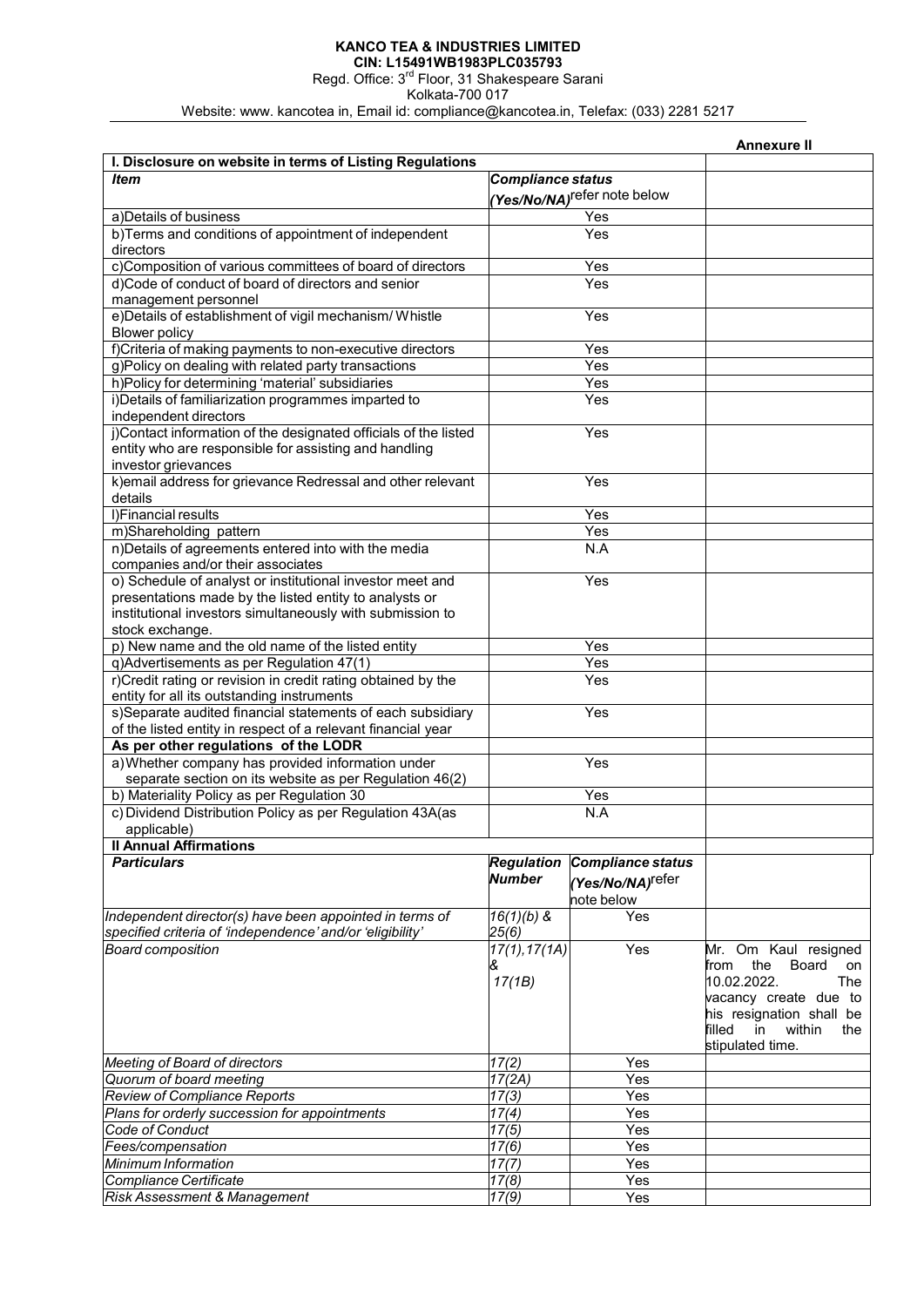Regd. Office: 3rd Floor, 31 Shakespeare Sarani

Kolkata-700 017

Website: www. kancotea in, Email id: compliance@kancotea.in, Telefax: (033) 2281 5217

| Performance Evaluation of Independent Directors                          | 17(10)                   | Yes |  |
|--------------------------------------------------------------------------|--------------------------|-----|--|
| Recommendation of board                                                  | 17(11)                   | Yes |  |
| Maximum number of directorship                                           | 17A                      | Yes |  |
| <b>Composition of Audit Committee</b>                                    | 18(1)                    | Yes |  |
| <b>Meeting of Audit Committee</b>                                        | $\sqrt{18(2)}$           | Yes |  |
| Composition of nomination & remuneration committee                       | $19(1)$ & (2)            | Yes |  |
| Quorum of nomination & remuneration committee                            | 19(2A)                   | Yes |  |
| Meeting of nomination & remuneration committee                           | 19(3A)                   | Yes |  |
| Composition of Stakeholder Relationship Committee                        | 20(1,20                  | Yes |  |
|                                                                          | $(2)$ and                |     |  |
|                                                                          | 20(2A)                   |     |  |
| Meeting of Stakeholder Relationship Committee                            | 20(3A)                   | Yes |  |
| Composition and role of risk management committee                        | 21(1), (2), (3),         | N.A |  |
|                                                                          | (4)                      |     |  |
| Meeting of risk management committee                                     | 21(3A)                   | N.A |  |
| Vigil Mechanism                                                          | 22                       | Yes |  |
| <b>Policy for related party Transaction</b>                              | $23(1)$ , $(1A)$ , $(5)$ | Yes |  |
|                                                                          | $(6)$ , $(7)$ & $(8)$    |     |  |
| Prior or Omnibus approval of Audit Committee for all related             | 23(2), (3)               | Yes |  |
| party transactions                                                       |                          |     |  |
| Approval for material related party transactions                         | 23(4)                    | N.A |  |
| Disclosure of related party transactions on consolidated basis           | 23(9)                    | Yes |  |
| Composition of Board of Directors of unlisted material                   | 24(1)                    | Yes |  |
| Subsidiary                                                               |                          |     |  |
| Other Corporate Governance requirements with respect to 24(2), (3), (4), |                          | Yes |  |
| subsidiary of listed entity                                              | (5) & (6)                |     |  |
| Annual Secretarial Compliance Report                                     | 24(A)                    | Yes |  |
| Alternate Director to Independent Director                               | 25(1)                    | Yes |  |
| <b>Maximum Directorship</b>                                              | 25(2)                    | Yes |  |
| Meeting of independent directors                                         | $25(3)$ & $(4)$          | Yes |  |
| Familiarization of independent directors                                 | 25(7)                    | Yes |  |
| Declaration from Independent Director                                    | $25(8)$ & (9)            | Yes |  |
| <b>Director and Officers Insurance</b>                                   | 25(10)                   | N.A |  |
| <b>Memberships in Committees</b>                                         | 26(1)                    | Yes |  |
| Affirmation with compliance to code of conduct from members 26(3)        |                          | Yes |  |
| of Board of                                                              |                          |     |  |
| Directors and Senior management personnel                                |                          |     |  |
| Disclosure of Shareholding by Non-Executive Directors                    | 26(4)                    | Yes |  |
| Policy with respect to Obligations of directors and senior               | $26(2)$ &                | Yes |  |
| management                                                               | 26(5)                    |     |  |

*Note*

1 In the column "Compliance Status", compliance or non-compliance may be indicated by Yes/No/N.A.. For example, if the Board has been composed in accordance with the requirements of Listing Regulations, "Yes" may be indicated. Similarly, in case the Listed Entity has no related party transactions, the words "N.A." may be indicated.

- 2 If status is "No" details of non-compliance may be given here.
- 3 If the Listed Entity would like to provide any other information the same may be indicated here.

## **III Affirmations:**

The Listed Entity has approved Material Subsidiary Policy and the Corporate Governance requirements with respect to subsidiary of Listed Entity have been complied : Yes

For **Kanco Tea & Industries Limited** 

Charulata Kabra Company Secretary & Compliance Officer Date:20.04.2022 Place: Kolkata